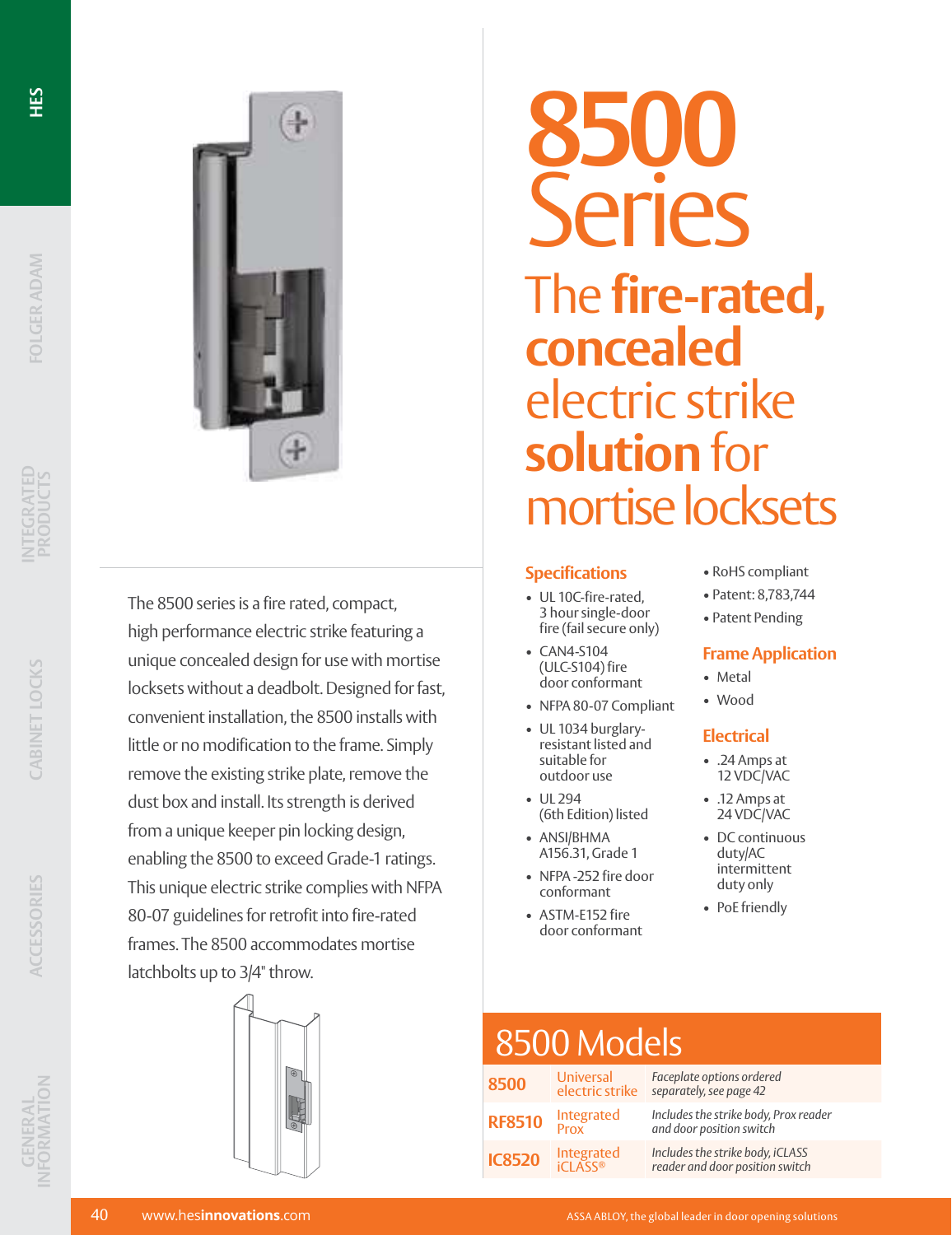





*Removal of the dustbox required for use with ANSI/BHMA A156.115 prep*

#### **Standard Features**

- No cutting to the face of the frame
- Stainless steel construction
- Tamper-resistant
- Static strength 1,500 lbs.
- Dynamic strength 70 ft-lbs.
- Endurance 500,000 cycles
- Field selectable fail secure/fail safe
- Dual-voltage 12 or 24 VDC/VAC
- Non-handed
- Metal or wood frame
- Internally mounted solenoid
- Accommodates 3/4" mortise latchbolts
- Strike body depth 1-5/16"
- Plug-in connector
- Full pocket shims for horizontal adjustment
- Five-year limited warranty

#### **Optional Features**

FIELD SELECTABLE<br>(FAIL SECURE /<br>FAIL SAFE)

OUTDOOR<br>RATED

**FIRE RATED** 

UKULA<br>I ISTFI

- **LBM** » Latchbolt Monitor
- **LBSM** » Latchbolt Strike Monitor
- 4 faceplate option kits to work with most mortise locksets, see page 42

#### **Accessories**

**150** » Strike latch guard **2001M** » Plug-in bridge rectifier **2004M** » ElectroLynx® adapter **2005M3** » SMART Pac® III **2006M** » Plug-in buzzer

#### **Finishes**

- **630** » Satin stainless steel
- **605** » Bright brass
- **606** » Satin brass
- **612** » Satin bronze
- **613** » Bronze toned
- **629** » Bright stainless steel



ORTISE LOCKS<br>WITHOUT<br>DEADBOLTS

FIELD SELECTABLE<br>(12 OR 24VDC)

**GRADE 1** 

hes

**ASSA ABLOY**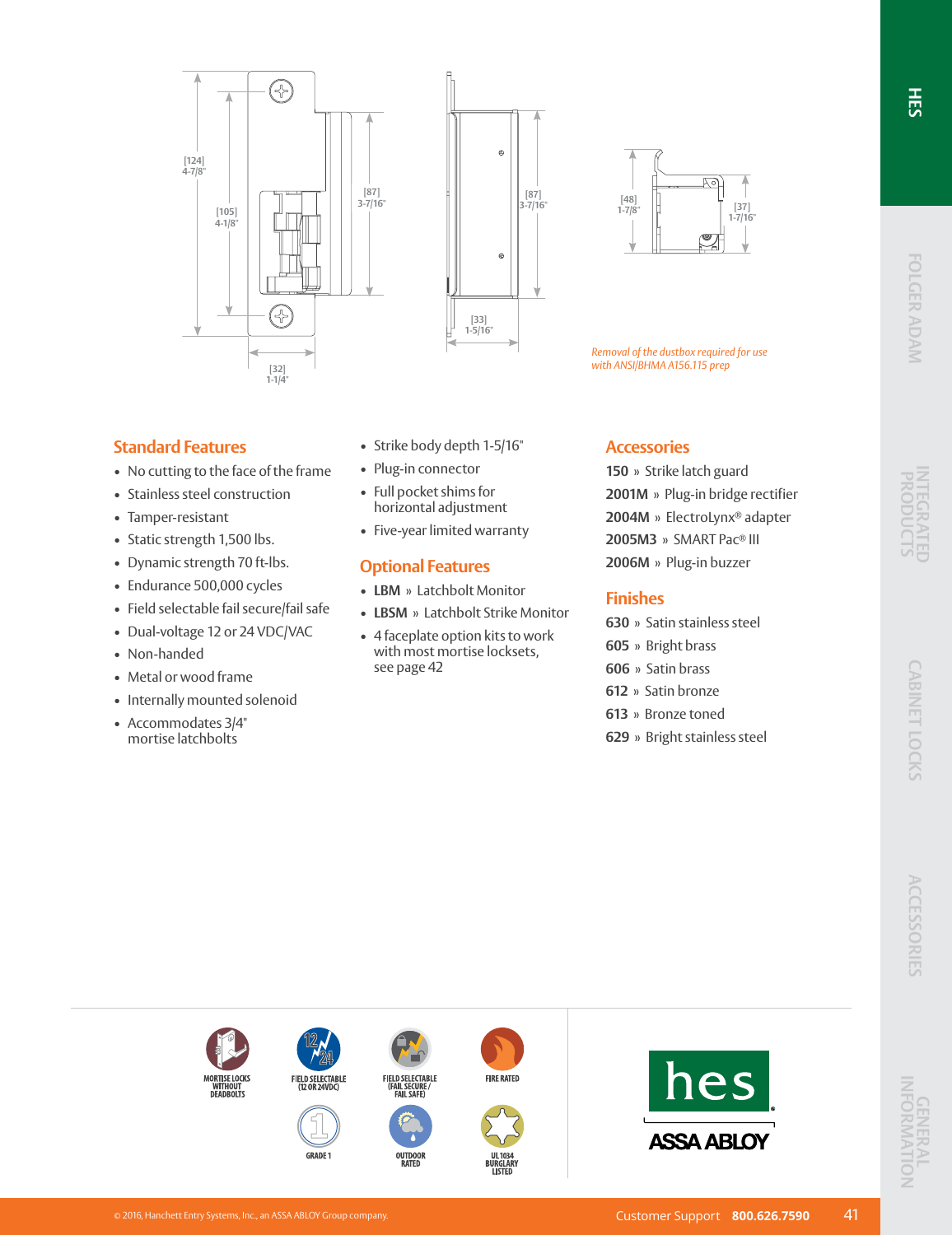## **8500 Series** Faceplate Option Kits

The 8500 faceplate options kits combine two different faceplate pocket styles with three different deadlatch platform profiles for compatibility with a wide variety of mortise locksets. HES 8500 faceplate option kits

are lock specific. There are two faceplates included in each kit: a standard faceplate and a faceplate with a wider pocket to address less-than-ideal sagging door conditions.

| Operation: After release, the keeper returns to the locked position |                                                                                                                                                                                                              |  |  |
|---------------------------------------------------------------------|--------------------------------------------------------------------------------------------------------------------------------------------------------------------------------------------------------------|--|--|
| $4 - 7/8" \times 1 - 1/4"$                                          | 851M Option<br>For use with: Mortise locksets<br>Compatible locksets: Sargent 8100, 8200, 9200<br>>>>>>>>>>>>>>>>>>>>>>>>>>>+, E09321, E09322, E09323                                                        |  |  |
| $4 - 7/8" \times 1 - 1/4"$                                          | 852K Option<br>For use with: Mortise locksets<br>Compatible locksets: Corbin Russwin ML 2000<br>>>>>>>>>>>>>>>>>>>>>>>>>>+, E09321, E09322, E09323                                                           |  |  |
| $4 - 7/8" \times 1 - 1/4"$                                          | 852L Option<br>For use with: Mortise locksets<br>Compatible locksets: Schlage L9000<br>>>>>>>>>>>>>>>>>>>>>>>>>>+, E09321, E09322, E09323                                                                    |  |  |
| $4 - 7/8" \times 1 - 1/4"$                                          | 852M Option<br>For use with: Mortise locksets<br>Compatible locksets: Yale 8700 (manufactured after 2005)<br>& 8800, Accurate, Falcon, Kaba Ilco/Unican<br>>>>>>>>>>>>>>>>>>>>>>>>>+, E09321, E09322, E09323 |  |  |

"For use with" information is offered as a recommendation only. Reference should be made to the lockset<br>manufacturer for proper installation instructions necessary to meet compatibility requirements.